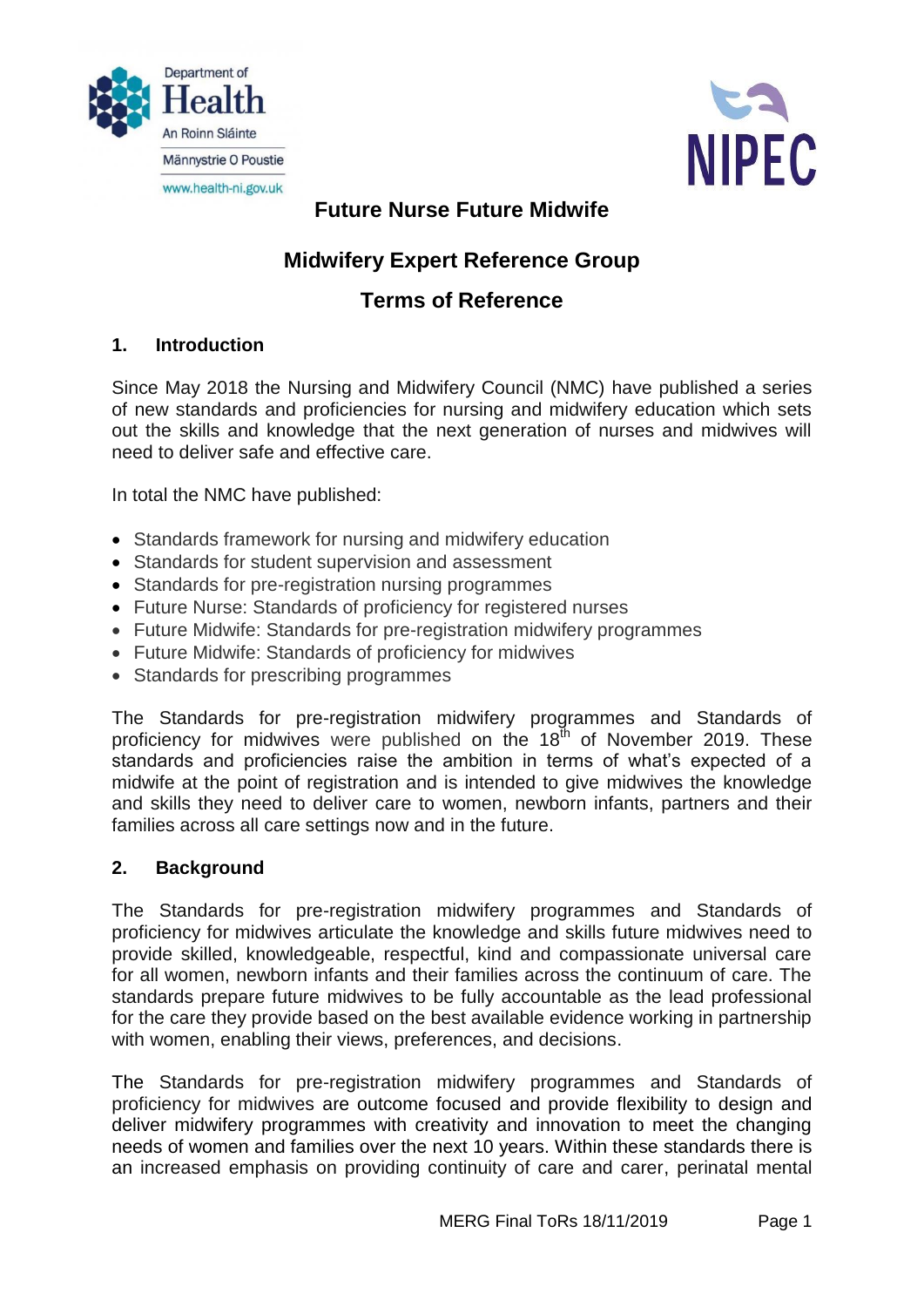health and recognition of the contribution the future midwife will play in population/public health, mitigating health and social inequalities and interdisciplinary and multiagency working.

These professional changes align with the UK and Northern Ireland transformation and reform agenda detailed in Health and Well Being (2026): Delivering Together, Systems not Structures Changing Health and Social Care (2016) and the Northern Ireland Executive Draft Programme for Government (2016).

Key principles of the NI strategic drivers are co-production, co-design, and working in partnership with those who use the service and those who deliver the services to implement change. This is a unique opportunity to ensure the Standards for preregistration midwifery programmes and Standards of proficiency for midwives support the delivery of the transformation and reform agenda in Northern Ireland.

## **3. Midwifery Expert Reference Group**

In recognition that the implementation of these standards will require a partnership approach between Approved Education Institutions (AEI) and their practice partners, the Chief Nursing Officer (DOH) has approved the establishment of a Midwifery Expert Reference Group to oversee and ensure a regional approach to this work.

The Midwifery Expert Reference Group (MERG) will be jointly chaired by the Midwifery Officer in the Department of Health (DOH) and Head of Midwifery and Gynaecology in the Northern Health and Social Care Trust and will report to the Future Nurse Future Midwife Working Group and Programme Board. The MERG will be constituted from 'core' members of the Northern Ireland Strategic Midwifery Forum (DOH), the NMC with other expert advice, opinion and support co-opted into the group as and when required. During the lifetime of the project it is envisaged that the MERG will meet on a regular basis as determined by the group.

#### **4. Membership**

| <b>Name of Member</b>          | Organisation  | <b>Role/Representing</b>           |
|--------------------------------|---------------|------------------------------------|
| Dr Dale Spence (Co-Chair)      | <b>DOH</b>    | <b>Midwifery Officer</b>           |
| Caroline Diamond (Co-Chair)    | <b>NHSCT</b>  | Head of Midwifery and              |
|                                |               | Gynaecology                        |
| Verena Wallace                 | <b>NMC</b>    | Senior Midwifery Adviser (Policy)  |
| <b>Frances Cannon (Project</b> | <b>NIPEC</b>  | Senior Professional Officer and    |
| Manager)                       |               | <b>FNFM Project Manager</b>        |
| <b>Fiona Bradley</b>           | <b>NIPEC</b>  | <b>Senior Professional Officer</b> |
| <b>Wendy Clarke</b>            | <b>SHSCT</b>  | Head of Midwifery and              |
|                                |               | Gynaecology                        |
| <b>Maureen Millar</b>          | <b>WHSCT</b>  | Head of Midwifery and              |
|                                |               | Gynaecology                        |
| Pamela Redmond                 | <b>SEHSCT</b> | <b>Lead Midwife</b>                |
| <b>Brenda Kelly</b>            | <b>BHSCT</b>  | Divisional Midwife/Head of         |
|                                |               | Midwifery                          |

The core membership of the Midwifery Expert Reference Group is as follows: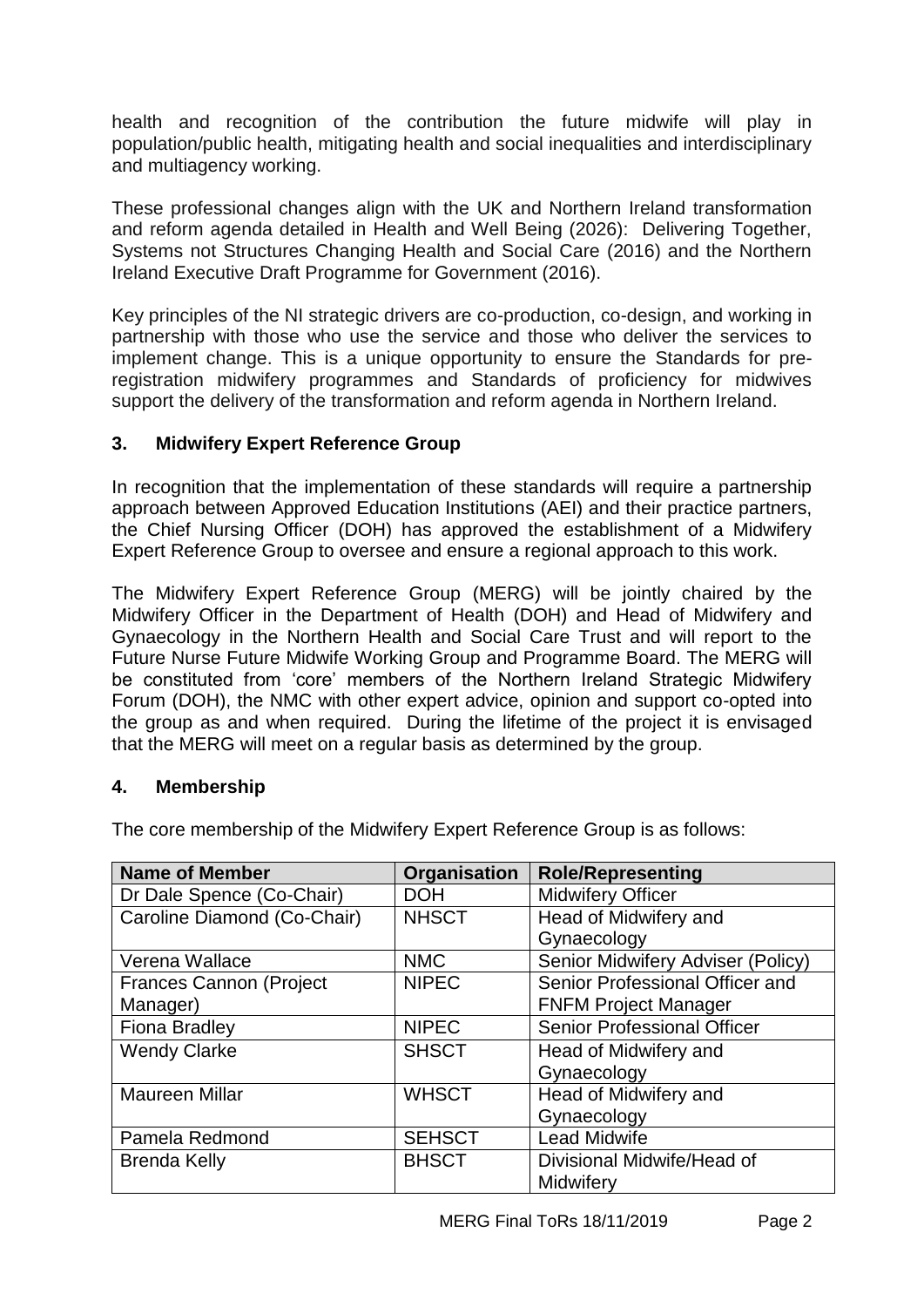| <b>Cathy Hamilton</b>        | <b>NHSCT</b>  | <b>Practice Development Midwife</b> |
|------------------------------|---------------|-------------------------------------|
| <b>Karen Murray</b>          | <b>RCM</b>    | <b>Director Northern Ireland</b>    |
| Jayne Cardwell               | <b>QUB</b>    | Midwifery student                   |
| Dr. Jenny McNeill            | <b>QUB</b>    | <b>Lead Midwife for Education</b>   |
| <b>Clare Hughes</b>          | <b>QUB</b>    | Lecturer (Education) Midwifery      |
| <b>Alison Little</b>         | <b>PHA</b>    | <b>Midwife Consultant</b>           |
|                              |               |                                     |
| Nomination to be confirmed   | <b>CEC</b>    | Senior Education Manager for        |
| Senior Education Manager for |               | Women, Children and Public          |
| Women, Children and Public   |               | Health                              |
| Health (TBC when in post)    |               |                                     |
| <b>Sharon Conlan</b>         | <b>SHSCT</b>  | <b>FNFM Professional Officer</b>    |
| <b>Carol McGinn</b>          | <b>WHSCT</b>  | <b>FNFM Professional Officer</b>    |
| Joanne Fitzsimmons           | <b>SEHSCT</b> | <b>FNFM Professional Officer</b>    |
| Kerrie McLarnon              | <b>NHSCT</b>  | <b>FNFM Professional Officer</b>    |
| <b>Rhonda Brown</b>          | <b>BHSCT</b>  | <b>FNFM Professional Officer</b>    |

Any representative attending on behalf of a HSC Trust/Organisation should be an appropriate senior midwife with decision making abilities, where applicable.

## **5. Aim**

The overarching aim of the Midwifery Expert Reference Group is to oversee arrangements to cohesively embed the outworking's of the Standards for preregistration midwifery programmes and Standards of proficiency for midwives.

## **6. Objectives**

- Establish Future Midwife work streams and agree membership.
- Agree Terms of Reference and approve objectives/outputs for each Future Midwife work stream.
- Receive and review progress reports from the Future Midwife work streams to inform decision making and ensure appropriate stakeholder engagement and input.
- Access appropriate expert resources when required.
- Ensure robust reporting arrangements are in place to report back to FNFM Working Group and FNFM Programme Board.
- Identify any resource implications to FNFM Project Lead.
- Establish a Future Midwife Risk Register and escalate any unresolved issues to the Future Nurse Future Midwife Working Group.
- Commitment from within organisations to implement the Standards for preregistration midwifery programmes and Standards of proficiency for midwives as required by the regulator.

The Midwifery Officer (DoH) will also link to the NMC and other UK fora to support and inform local implementation of the Standards for pre-registration midwifery programmes and Standards of proficiency for midwives.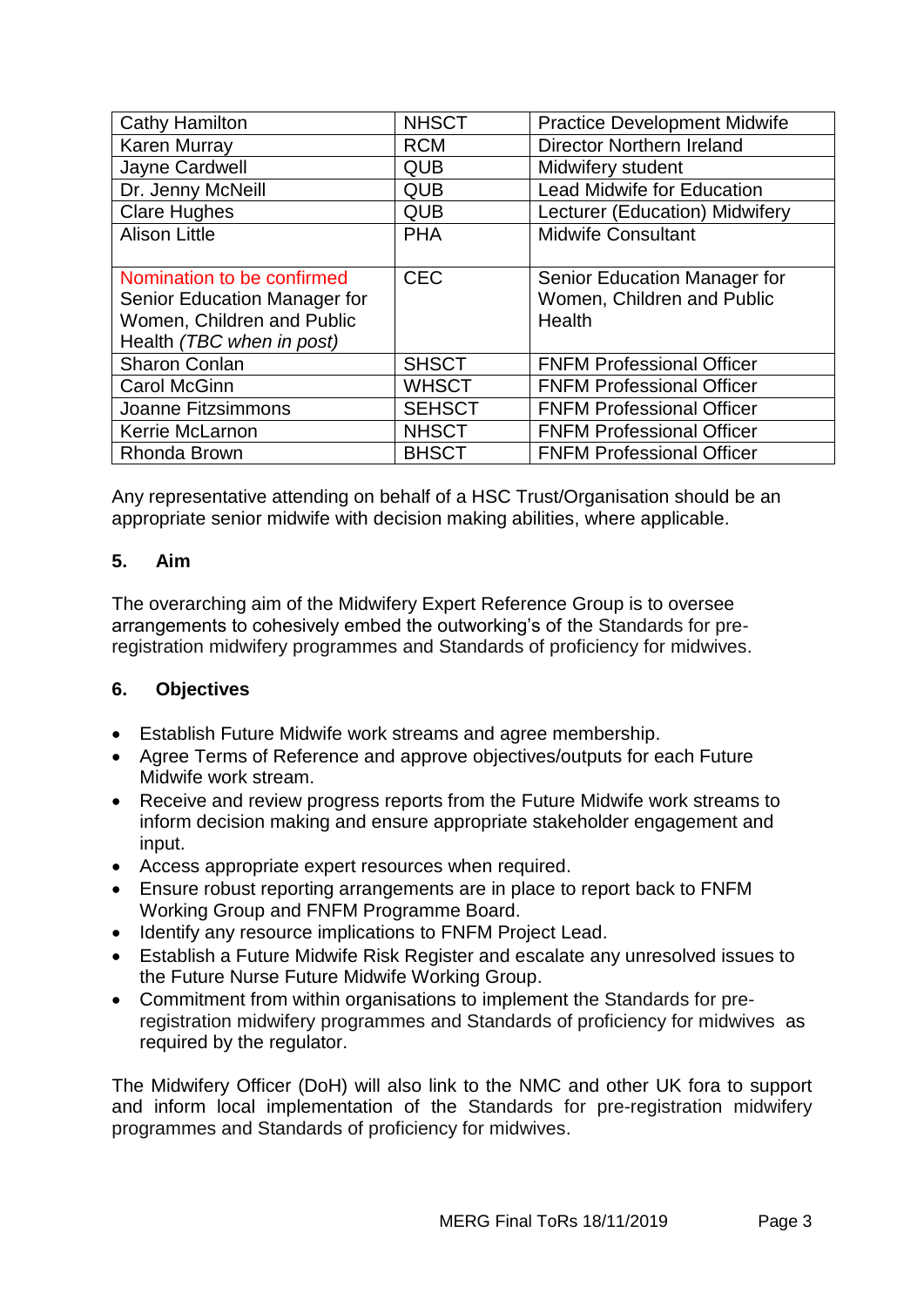## **7. NIPEC**

NIPEC will lead this programme of work in support of DOH to oversee the implementation of the Standards for pre-registration midwifery programmes and Standards of proficiency for midwives.

In order to progress this work and align it to the work streams within Future Nurse Future Midwife (Appendix One), it is anticipated that the MERG will establish further work streams to take forward specific areas of work including:

- Future Midwife Curriculum Development
- Future Midwife Practice Assessment Document
- Future Midwife Practice Learning Environments

These work streams will have specific Terms of Reference and time scales to progress specific aspects of this work.

The MERG will have representation on the following work streams and report back to the MERG to provide assurances to the Future Nurse Future Midwife Working Group that the midwifery standards are fully embedded within this work:

- FNFM Standards for Student Supervision and Assessment
- FNFM Communication and Engagement

### **8 Accountability**

The MERG objectives will be collaboratively managed by the Co-Chairs with oversight from the FNFM NIPEC Project Manager.

- The Co-Chairs of the MERG will meet collectively at defined times to review progress and ensure consistency across work as relevant.
- The Co-Chairs will also hold membership on the FNFM Working Group and provide updates as part of the project manager's highlight reports and at Working Group Meetings as required.
- All activities related to the work stream requiring financial resources will be discussed with the project manager prior to commencement of work.